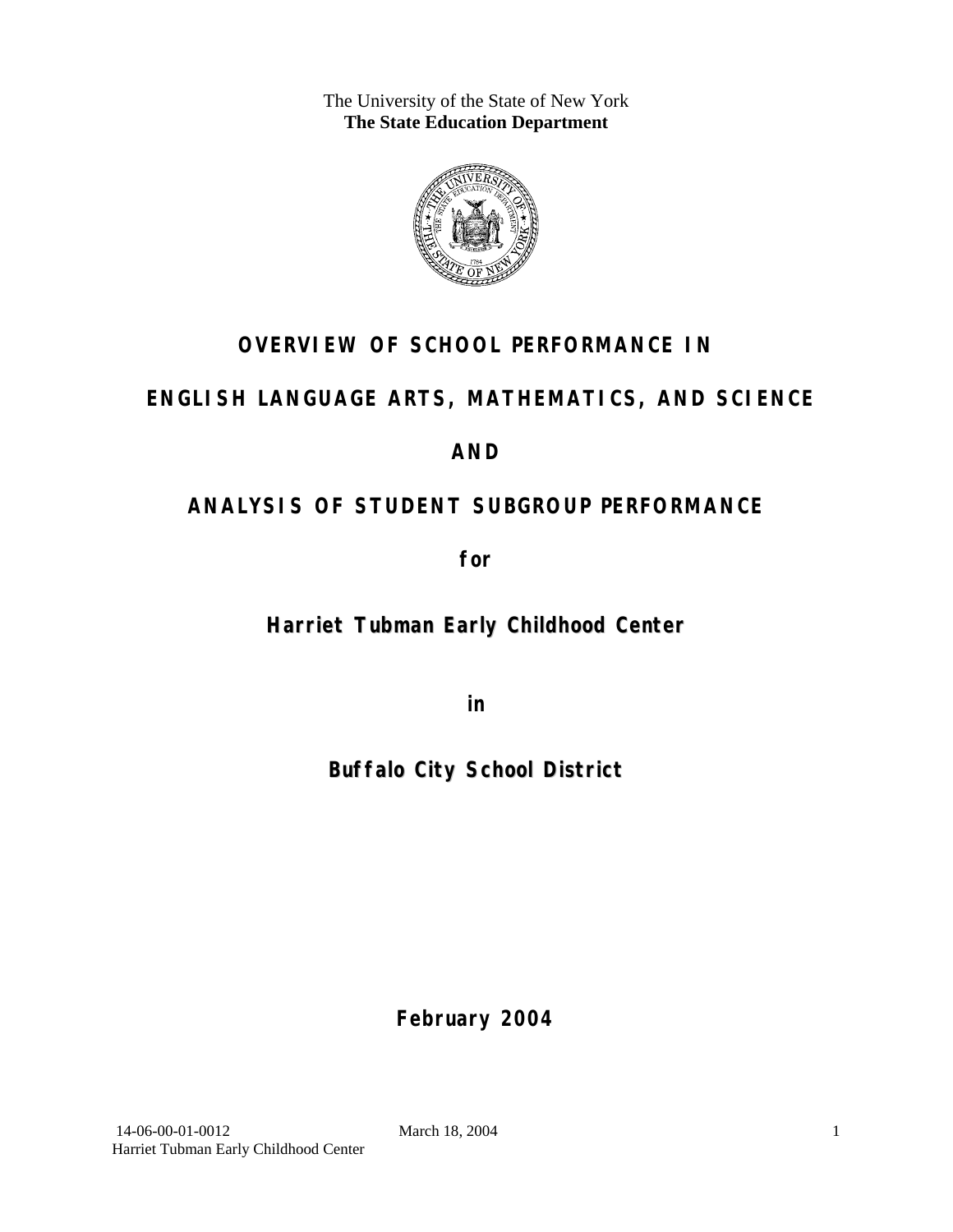#### **THE UNIVERSITY OF THE STATE OF NEW YORK**

### **Regents of The University**

| Tonawanda             |
|-----------------------|
| <b>Hollis</b>         |
| Staten Island         |
| New Rochelle          |
| Peru                  |
| Huntington            |
| <b>North Syracuse</b> |
| New York              |
| <b>Belle Harbor</b>   |
| <b>Buffalo</b>        |
| Hartsdale             |
| Albany                |
| <b>Bronx</b>          |
| New York              |
| <b>Binghamton</b>     |
| Rochester             |

#### **President of The University and Commissioner of Education**

RICHARD P. MILLS

**Deputy Commissioner for Elementary, Middle, Secondary and Continuing Education**  JAMES A. KADAMUS

#### **Coordinator, School Operations and Management Services**

CHARLES SZUBERLA

#### **Coordinator, Information and Reporting Services**

MARTHA P. MUSSER

The State Education Department does not discriminate on the basis of age, color, religion, creed, disability, marital status, veteran status, national origin, race, gender, genetic predisposition or carrier status, or sexual orientation in its educational programs, services and activities. Portions of this publication can be made available in a variety of formats, including braille, large print or audio tape, upon request. Inquiries concerning this policy of nondiscrimination should be directed to the Department's Office for Diversity, Ethics, and Access, Room 530, Education Building, Albany, NY 12234. **Requests for additional copies of this publication may be made by contacting the Publications Sales Desk, Room 309, Education Building, Albany, NY 12234.** 

Please address all correspondence about this report that is not related to data corrections to:

*School Report Card Coordinator Information and Reporting Services Team New York State Education Department Room 863 EBA 89 Washington Avenue Albany, NY 12234*  E-mail: *RPTCARD@mail.nysed.gov*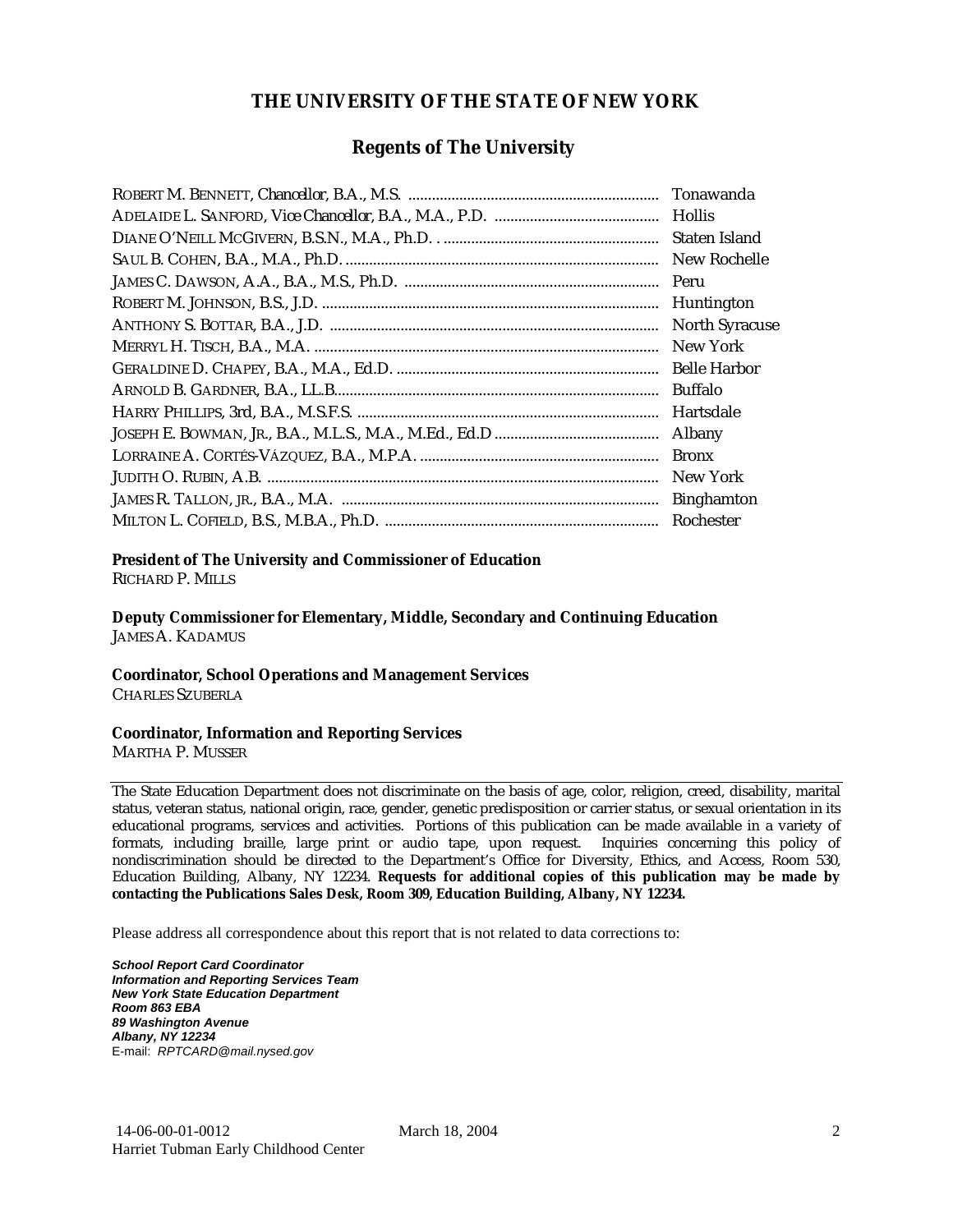The *New York State School Report Card* is an important part of the Board of Regents effort to raise learning standards for all students. It provides information to the public on student performance and other measures of school and district performance. Knowledge gained from the school report card on a school's strengths and weaknesses can be used to improve instruction and services to students.

The *New York State School Report Card* consists of three parts: the *Overview of School Performance in English Language Arts, Mathematics, and Science and Analysis of Student Subgroup Performance,* the *Comprehensive Information Report,* and the *School Accountability Report*. The *Overview and Analysis* presents performance data on measures required by the federal No Child Left Behind Act: English, mathematics, science, and graduation rate. Performance data on other State assessments can be found in the *Comprehensive Information Report*. The *School Accountability Report* provides information as to whether a school is making adequate progress toward enabling all students to achieve proficiency in English and mathematics.

State assessments are designed to help ensure that all students reach high learning standards. They show whether students are getting the foundation knowledge they need to succeed at the elementary, middle, and commencement levels and beyond. The State requires that students who are not making appropriate progress toward the standards receive academic intervention services.

In the *Overview*, performance on the elementary- and middle-level assessments in English language arts and mathematics and on the middle-level science test is reported in terms of mean scores and the percentage of students scoring at each of the four levels. These levels indicate performance on the standards from seriously deficient to advanced proficiency. Performance on the elementary-level science test is reported in terms of mean scores and the percentage of students making appropriate progress. Regents examination scores are reported in four score ranges. Scores of 65 to 100 are passing; scores of 55 to 64 earn credit toward a local diploma (with the approval of the local board of education). Though each elementary- and middle-level assessment is administered to students in a specific grade, secondary-level assessments are taken by students when they complete the coursework for the core curriculum. Therefore, the performance of students at the secondary level is measured for a student cohort rather than a group of students at a particular grade level. Students are grouped in cohorts according to the year in which they first entered grade 9.

The assessment data in the *Overview and Analysis* are for all tested students in the school, including general-education students and students with disabilities. In the *Overview*, each school's performance is compared with that of schools similar in grade level, district resources, and student needs as indicated by income and limited English proficiency (LEP) status. Each district's performance is compared with that of all public schools statewide. In the *Analysis*, performance is disaggregated by race/ethnicity, disability status, gender, LEP status, income level, and migrant status.

Explanations of terms referred to or symbols used in this part of the school report card may be found in the glossary on the last page. Further information on the school report card may be found in the guide, *Understanding Your School Report Card: February 2004*, available on the Information and Reporting Services Web site at www.emsc.nysed.gov/irts.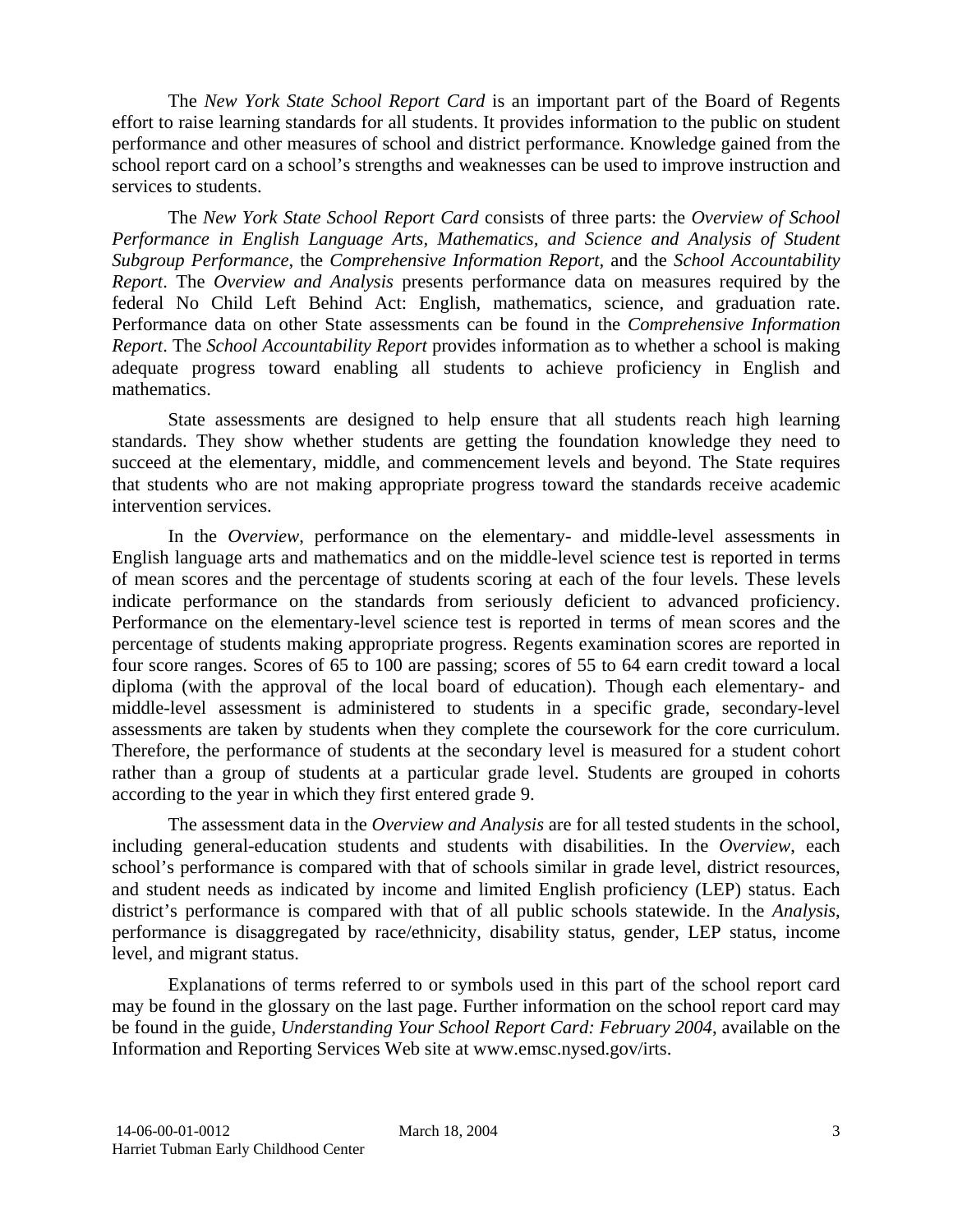# **Overview of School Performance in English Language Arts, Mathematics, and Science**

### **School Profile**

| Principal:<br>Marion Mayfield |             | (716)851-3777<br>Phone:   |
|-------------------------------|-------------|---------------------------|
| <b>Organization</b>           | Grade Range | <b>Student Enrollment</b> |
| $2002 - 03$                   | <b>PK-4</b> | 214                       |

| 2001–02 School District-wide Total Expenditure per Pupil | \$12,201 |  |
|----------------------------------------------------------|----------|--|
|----------------------------------------------------------|----------|--|

#### **2002–03 Percentage of Core Classes Taught by Highly Qualified Teachers\***

| <b>Number of Core</b><br><b>Classes</b> | <b>Percent Taught</b><br>by Highly<br>Qualified<br><b>Teachers</b> |
|-----------------------------------------|--------------------------------------------------------------------|
|                                         | 56%                                                                |

\*For the 2002-03 school year, SED is reporting that teachers of core classes are highly qualified if they are certified to teach those classes. However, No Child Left Behind (NCLB) imposes requirements beyond certification for some teachers to be considered highly qualified. In future years, when New York State uses the NCLB criteria for reporting, certified teachers must fulfill all NCLB requirements to be counted as highly qualified.

#### **2002–03 Percentage of Teachers with No Valid Teaching Certificate\***

| Number of<br><b>Teachers</b> | <b>Percent with No</b><br><b>Valid Teaching</b><br><b>Certificate</b> |
|------------------------------|-----------------------------------------------------------------------|
| 18                           | 22%                                                                   |

\*This count includes teachers with temporary licenses who do not have a valid permanent, provisional, or transitional teaching certificate.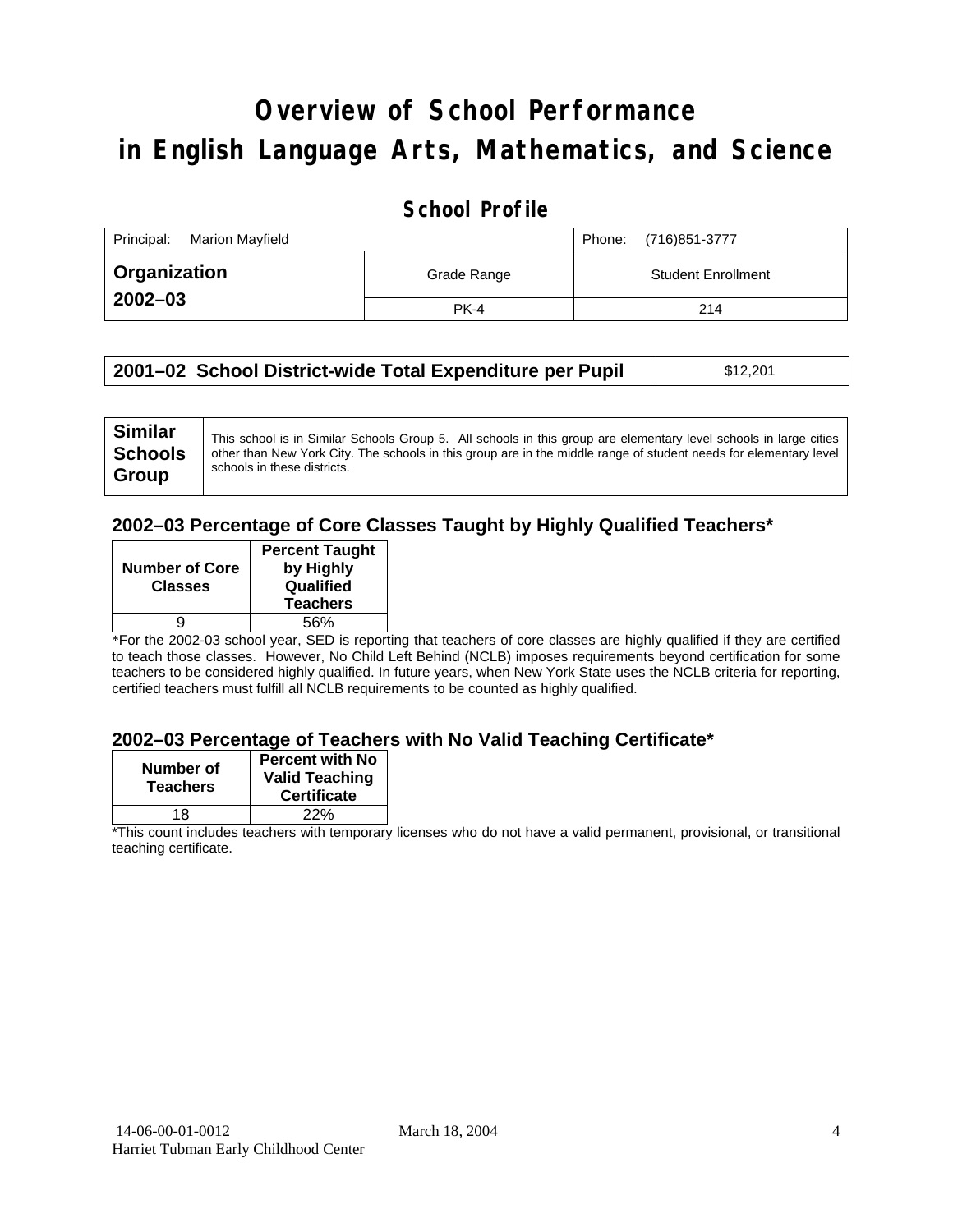English Language Arts



|                                               |                    | <b>Counts of Students Tested</b> |                    |                    |              |                   |
|-----------------------------------------------|--------------------|----------------------------------|--------------------|--------------------|--------------|-------------------|
| <b>Performance at I</b><br><b>This School</b> | Level 1<br>455-602 | Level 2<br>603-644               | Level 3<br>645-691 | Level 4<br>692-800 | <b>Total</b> | <b>Mean Score</b> |
| Jan-Feb 2001                                  |                    |                                  |                    |                    |              |                   |
| Jan-Feb 2002                                  |                    |                                  |                    |                    |              |                   |
| Feb 2003                                      |                    |                                  |                    |                    | 20           | 627               |

|         | Elementary-Level English Language Arts Levels — Listening, Reading, and Writing Standards                     |  |  |  |  |
|---------|---------------------------------------------------------------------------------------------------------------|--|--|--|--|
| Level 4 | These students <b>exceed the standards</b> and are moving toward high performance on the Regents examination. |  |  |  |  |
| Level 3 | These students meet the standards and, with continued steady growth, should pass the Regents examination.     |  |  |  |  |
| Level 2 | These students <b>need extra help</b> to meet the standards and pass the Regents examination.                 |  |  |  |  |
| Level 1 | These students have serious academic deficiencies.                                                            |  |  |  |  |

**Performance of Limited English Proficient Students Taking the New York State English as a Second Language Achievement Test (NYSESLAT) as the Measure of English Language Arts Achievement**

| Grade 4 | <b>Number</b><br><b>Tested</b> | Level 1 | Level 2 | Level 3 | Level 4 |
|---------|--------------------------------|---------|---------|---------|---------|
| 2003    |                                |         |         |         |         |

**Performance of Students with Severe Disabilities on the New York State Alternate Assessment (NYSAA) in English** 

| <b>Elementary Level</b> | <b>Number</b><br>Tested | AA-Level | AA-Level 2 | AA-Level 3 | AA-Level 4 |
|-------------------------|-------------------------|----------|------------|------------|------------|
| $2002 - 03$             |                         |          |            |            |            |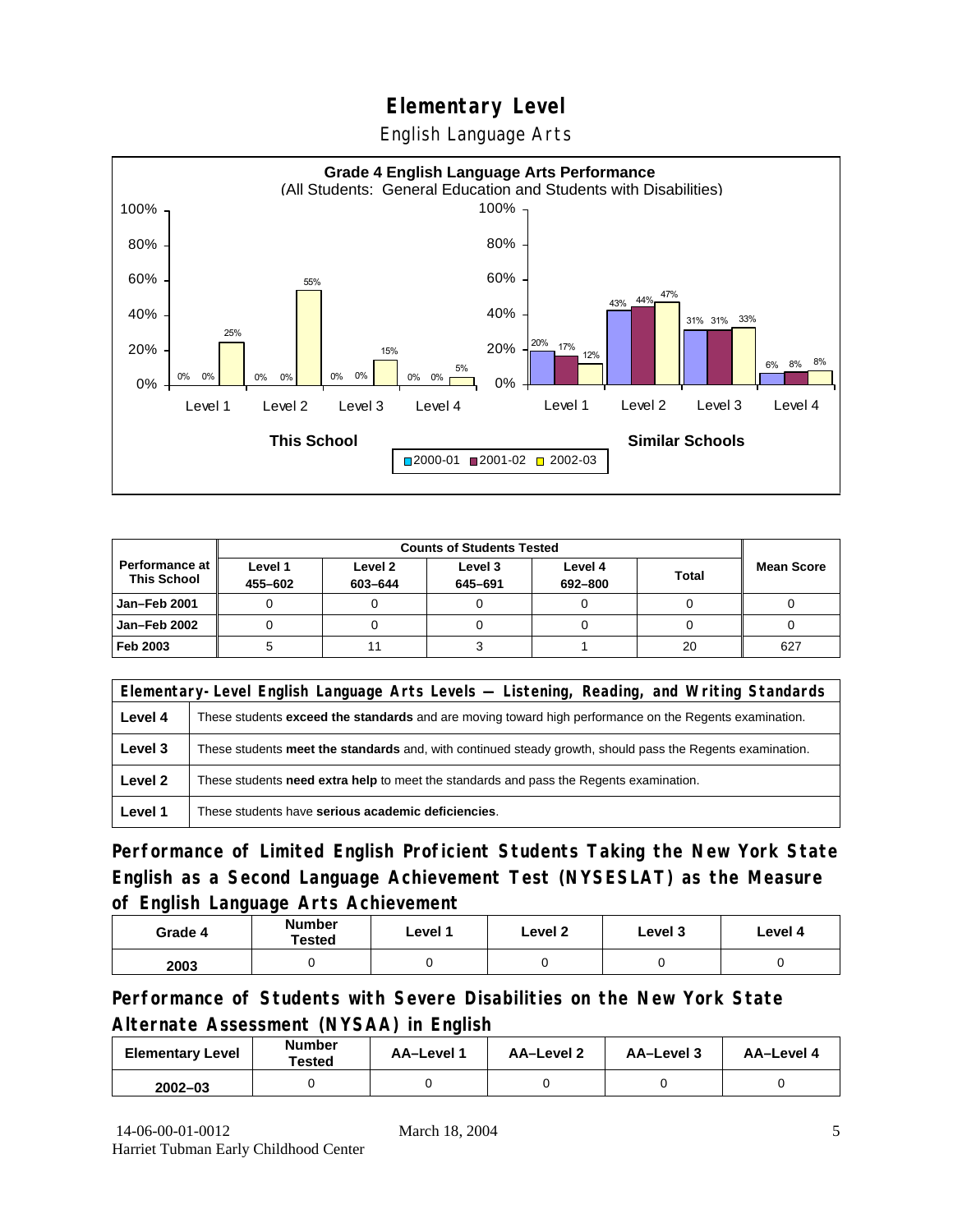### Mathematics



|                                      |                    | <b>Counts of Students Tested</b> |                    |                    |              |                   |  |
|--------------------------------------|--------------------|----------------------------------|--------------------|--------------------|--------------|-------------------|--|
| Performance at<br><b>This School</b> | Level 1<br>448-601 | Level 2<br>602-636               | Level 3<br>637-677 | Level 4<br>678-810 | <b>Total</b> | <b>Mean Score</b> |  |
| May 2001                             |                    |                                  |                    |                    |              |                   |  |
| May 2002                             |                    |                                  |                    |                    |              |                   |  |
| May 2003                             |                    |                                  |                    |                    | 19           | 639               |  |

|                                                                                                          | Elementary-Level Mathematics Levels -                                                                     |  |  |  |
|----------------------------------------------------------------------------------------------------------|-----------------------------------------------------------------------------------------------------------|--|--|--|
| Knowledge, Reasoning, and Problem-Solving Standards                                                      |                                                                                                           |  |  |  |
| Level 4                                                                                                  | These students exceed the standards and are moving toward high performance on the Regents examination.    |  |  |  |
| Level 3                                                                                                  | These students meet the standards and, with continued steady growth, should pass the Regents examination. |  |  |  |
| Level 2<br>These students <b>need extra help</b> to meet the standards and pass the Regents examination. |                                                                                                           |  |  |  |
| Level 1                                                                                                  | These students have serious academic deficiencies.                                                        |  |  |  |

### **Performance of Students with Severe Disabilities on the New York State Alternate Assessment (NYSAA) in Mathematics**

| <b>Elementary Level</b> | <b>Number</b><br>Tested | AA-Level 1 | AA-Level 2 | AA-Level 3 | AA-Level 4 |  |
|-------------------------|-------------------------|------------|------------|------------|------------|--|
| $2002 - 03$             |                         |            |            |            |            |  |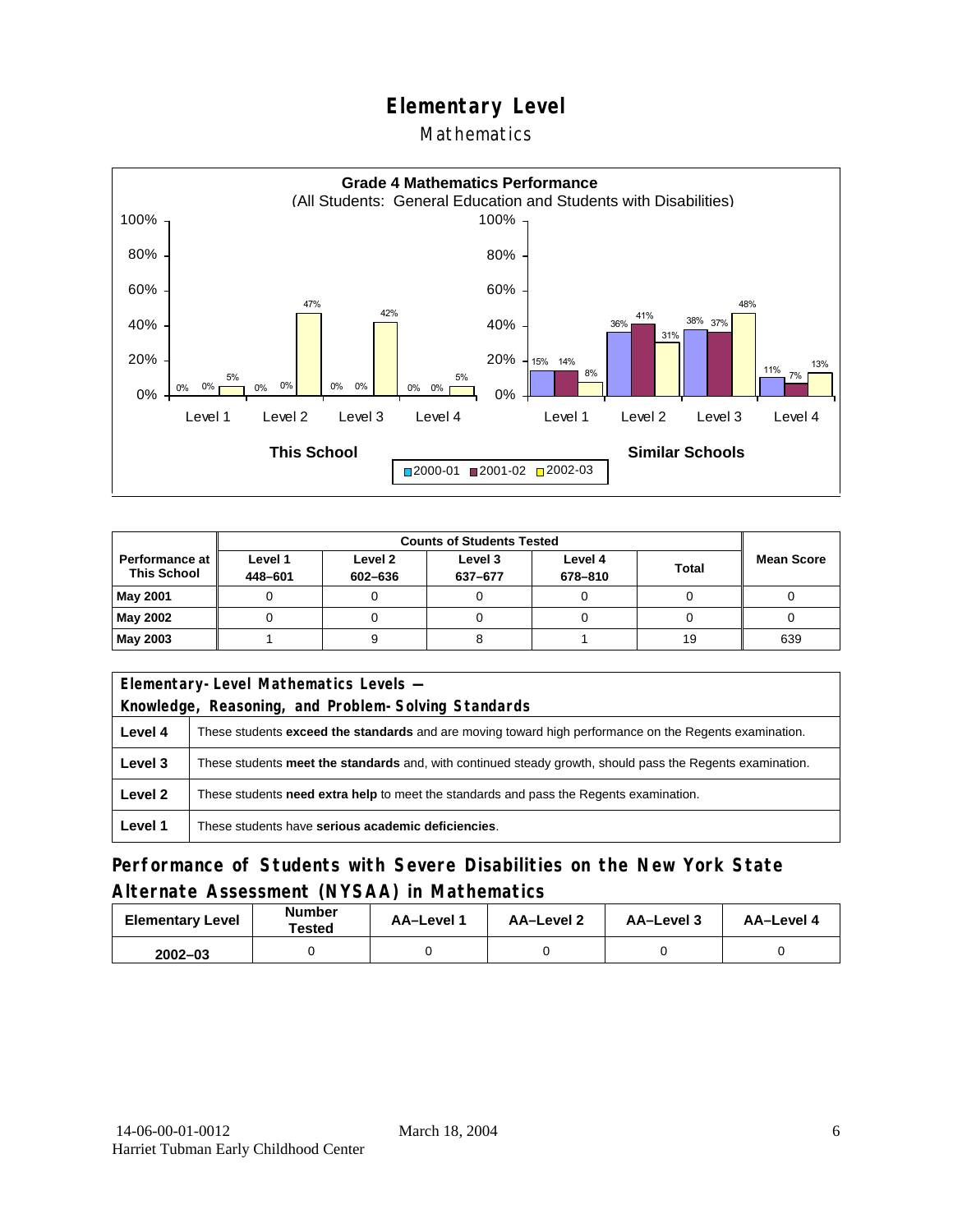Science Multiple-Choice



**All Students** 

|                 |    | Number Tested   Number Above SDL   Mean Score |    |
|-----------------|----|-----------------------------------------------|----|
| May 2001        |    |                                               |    |
| <b>May 2002</b> |    |                                               |    |
| <b>May 2003</b> | 19 |                                               | 26 |

| Grade 4 Science - Knowledge, Reasoning, and Problem-Solving Standards |                                                                                                                                                                                                                                          |  |  |  |  |  |
|-----------------------------------------------------------------------|------------------------------------------------------------------------------------------------------------------------------------------------------------------------------------------------------------------------------------------|--|--|--|--|--|
| <b>Multiple-Choice</b><br><b>Test Component</b>                       | This component contains 45 multiple-choice questions based upon the New York State Elementary<br>Science Syllabus and referenced to the New York State Learning Standards for Mathematics, Science<br>and Technology (Elementary Level). |  |  |  |  |  |
| <b>State Designated</b>                                               | Students who correctly answer fewer than 30 of the 45 questions of the multiple-choice test component                                                                                                                                    |  |  |  |  |  |
| Level (SDL)                                                           | must receive academic intervention services in the following term of instruction.                                                                                                                                                        |  |  |  |  |  |
| <b>School Mean</b>                                                    | For the multiple-choice test component, the mean score is the average number of correct answers for                                                                                                                                      |  |  |  |  |  |
| <b>Scores</b>                                                         | students tested. If all tested students answered all questions correctly, this score would be 45.                                                                                                                                        |  |  |  |  |  |

## **Elementary Level**

#### Science Performance Test

The elementary-level science test is composed of two sections, the multiple-choice section (described above) and the performance test. The performance test is not used to determine the need for academic intervention services or for accountability purposes because not all students are administered the same three tasks.

| <b>All Students</b>                       |    |    |  |  |  |  |  |  |  |
|-------------------------------------------|----|----|--|--|--|--|--|--|--|
| <b>Number Tested</b><br><b>Mean Score</b> |    |    |  |  |  |  |  |  |  |
| May 2001                                  |    |    |  |  |  |  |  |  |  |
| May 2002                                  |    |    |  |  |  |  |  |  |  |
| <b>May 2003</b>                           | 19 | 18 |  |  |  |  |  |  |  |

#### **Performance of Students with Severe Disabilities on the New York State Alternate Assessment (NYSAA) in Science**

| <b>Elementary Level</b> | <b>Number</b><br>Tested | AA-Level 1 | <b>AA-Level 2</b> | AA-Level 3 | AA-Level 4 |  |
|-------------------------|-------------------------|------------|-------------------|------------|------------|--|
| $2002 - 03$             |                         |            |                   |            |            |  |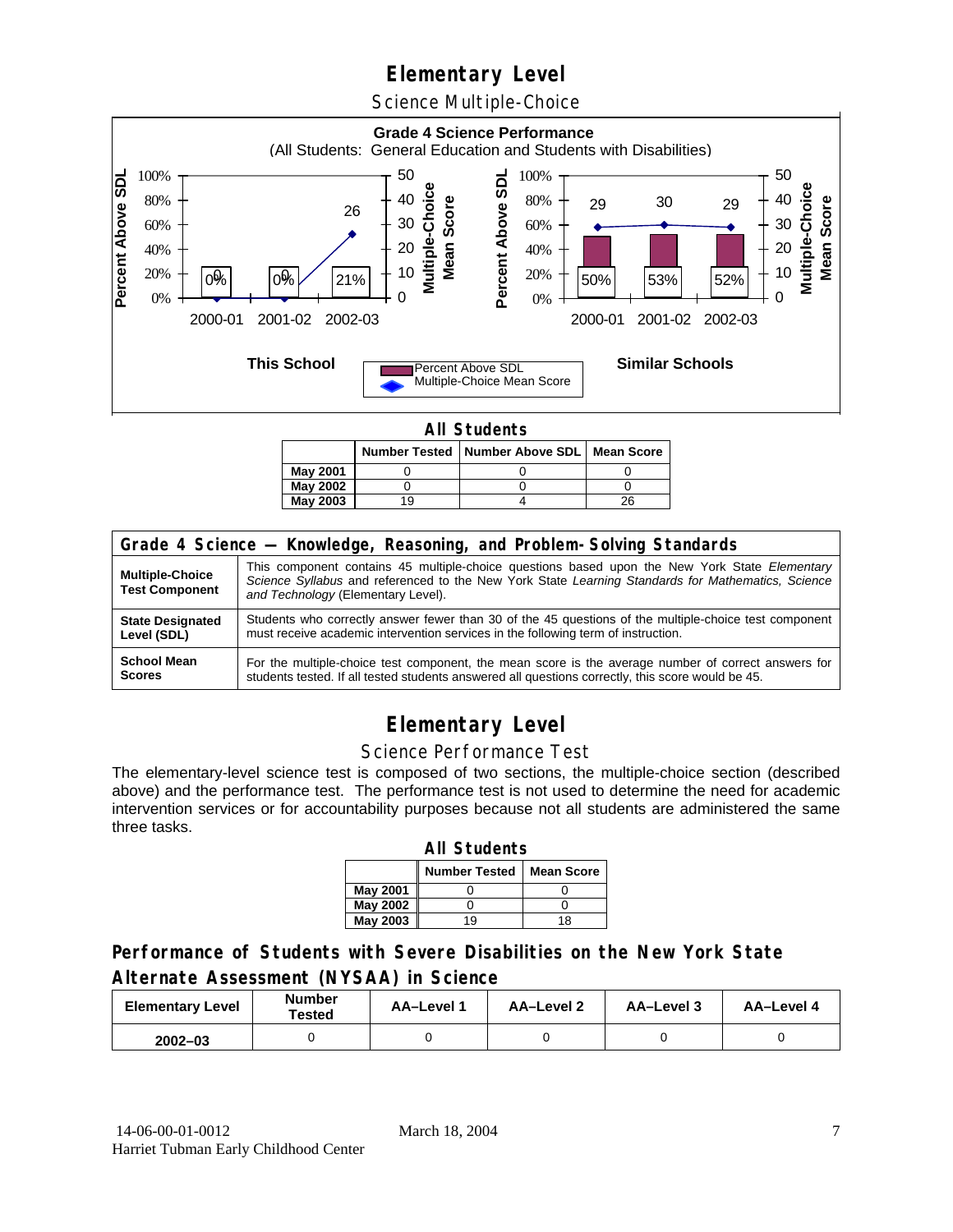# **Analysis of Student Subgroup Performance**

Historically, on State assessments the average performance of Black, Hispanic, and Native American students has been lower than that of White and Asian students. Similarly, students from lowincome families have not performed as well as those from higher income families. A high priority of the Board of Regents is to eliminate these gaps in student performance. In addition, Title I of the federal Elementary and Secondary Education Act includes explicit requirements "to ensure that students served by Title I are given the same opportunity to achieve to high standards and are held to the same high expectations as all students in each State."

This section of the school report card provides performance data for two years by racial/ethnic group, disability status, gender, English proficiency status, income level, and migrant status. The purpose of the student subgroup analyses is to determine if students who perform below the standards in any school tend to fall into particular groups, such as minority students, limited English proficient students, or economically disadvantaged students. If these analyses provide evidence that students in one of the groups achieve at a lower level than other students, the school and community should examine the reasons for this lower performance and make necessary changes in curriculum, instruction, and student support services to remedy these performance gaps. If your school did not report data for the 2002-03 school year for a subject and grade, a table showing data for subgroups in that subject and grade will not be included in the *Analysis*.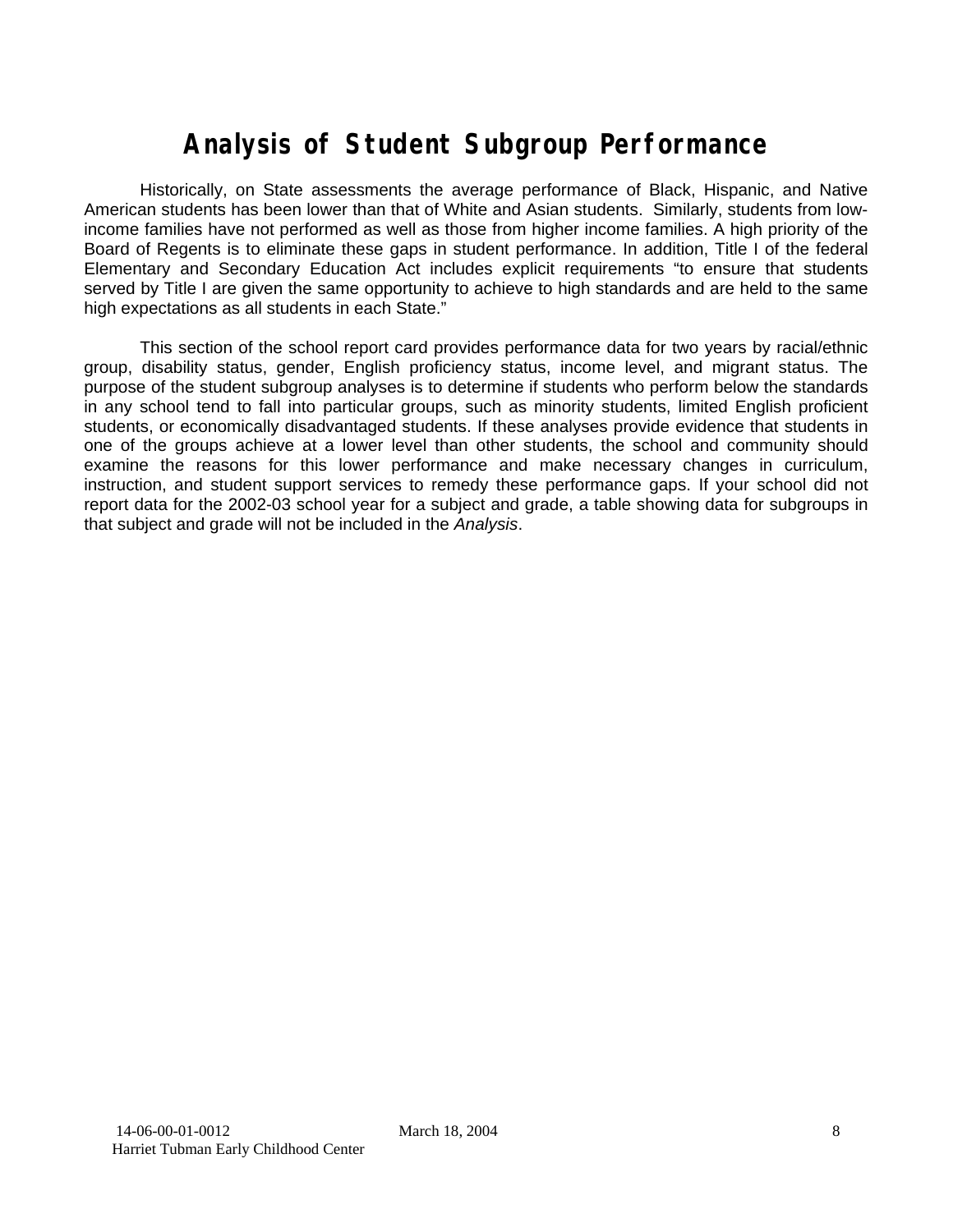English Language Arts

|                                              | ັ<br>$2001 - 02$                                                                   |         |             |               | 2002-03                                                           |         |         |     |
|----------------------------------------------|------------------------------------------------------------------------------------|---------|-------------|---------------|-------------------------------------------------------------------|---------|---------|-----|
| <b>Student Subgroup</b>                      | <b>Percentages of Tested</b><br><b>Students Scoring at Levels</b><br><b>Tested</b> |         |             | <b>Tested</b> | <b>Percentages of Tested</b><br><b>Students Scoring at Levels</b> |         |         |     |
|                                              |                                                                                    | $2 - 4$ | $3 - 4$     | 4             |                                                                   | $2 - 4$ | $3 - 4$ | 4   |
| <b>Results by Race/Ethnicity</b>             |                                                                                    |         |             |               |                                                                   |         |         |     |
| American Indian/Alaskan Native               | $\mathbf{0}$                                                                       | 0%      | 0%          | 0%            | $\Omega$                                                          | 0%      | 0%      | 0%  |
| <b>Black</b>                                 | $\Omega$                                                                           | 0%      | 0%          | 0%            | 13                                                                | 62%     | 15%     | 0%  |
| Hispanic                                     | 0                                                                                  | 0%      | 0%          | 0%            | $\mathbf 0$                                                       | 0%      | 0%      | 0%  |
| Asian or Pacific Islander                    | $\mathbf 0$                                                                        | 0%      | 0%          | 0%            | $\mathbf 0$                                                       | 0%      | 0%      | 0%  |
| White                                        | 0                                                                                  | 0%      | 0%          | 0%            | $\overline{7}$                                                    | 100%    | 29%     | 14% |
| Total                                        | 0                                                                                  | 0%      | 0%          | 0%            | 20                                                                | 75%     | 20%     | 5%  |
| Small Group Totals (s)                       | $\Omega$                                                                           | 0%      | 0%          | 0%            | $\Omega$                                                          | 0%      | 0%      | 0%  |
| <b>Results by Disability Status</b>          |                                                                                    |         |             |               |                                                                   |         |         |     |
| General-education students                   | 0                                                                                  | s       | $\mathbf s$ | s             | 19                                                                | s       | s       | s   |
| Students with disabilities                   | 0                                                                                  | s       | $\mathbf s$ | s             | 1                                                                 | s       | s       | s   |
| Total                                        | $\mathbf 0$                                                                        | 0%      | 0%          | 0%            | 20                                                                | 75%     | 20%     | 5%  |
| <b>Results by Gender</b>                     |                                                                                    |         |             |               |                                                                   |         |         |     |
| Female                                       | $\Omega$                                                                           | s       | s           | s             | 11                                                                | 64%     | 18%     | 9%  |
| Male                                         | 0                                                                                  | s       | s           | s             | 9                                                                 | 89%     | 22%     | 0%  |
| Total                                        | $\Omega$                                                                           | 0%      | 0%          | 0%            | 20                                                                | 75%     | 20%     | 5%  |
| <b>Results by English Proficiency Status</b> |                                                                                    |         |             |               |                                                                   |         |         |     |
| English proficient                           | 0                                                                                  | s       | s           | s             | 20                                                                | 75%     | 20%     | 5%  |
| Limited English proficient                   | 0                                                                                  | s       | $\mathbf s$ | s             | $\Omega$                                                          | 0%      | 0%      | 0%  |
| Total                                        | 0                                                                                  | 0%      | 0%          | 0%            | 20                                                                | 75%     | 20%     | 5%  |
| <b>Results by Income Level</b>               |                                                                                    |         |             |               |                                                                   |         |         |     |
| Economically disadvantaged                   | 0                                                                                  | s       | s           | s             | 19                                                                | s       | s       | s   |
| Not disadvantaged                            | 0                                                                                  | s       | s           | s             | 1                                                                 | s       | s       | s   |
| Total                                        | $\Omega$                                                                           | 0%      | 0%          | 0%            | 20                                                                | 75%     | 20%     | 5%  |
| <b>Results by Migrant Status</b>             |                                                                                    |         |             |               |                                                                   |         |         |     |
| Migrant family                               | 0                                                                                  | s       | ${\bf s}$   | s             | $\mathbf 0$                                                       | 0%      | $0\%$   | 0%  |
| Not migrant family                           | 0                                                                                  | s       | $\mathbf s$ | s             | 20                                                                | 75%     | 20%     | 5%  |
| Total                                        | 0                                                                                  | 0%      | 0%          | 0%            | 20                                                                | 75%     | 20%     | 5%  |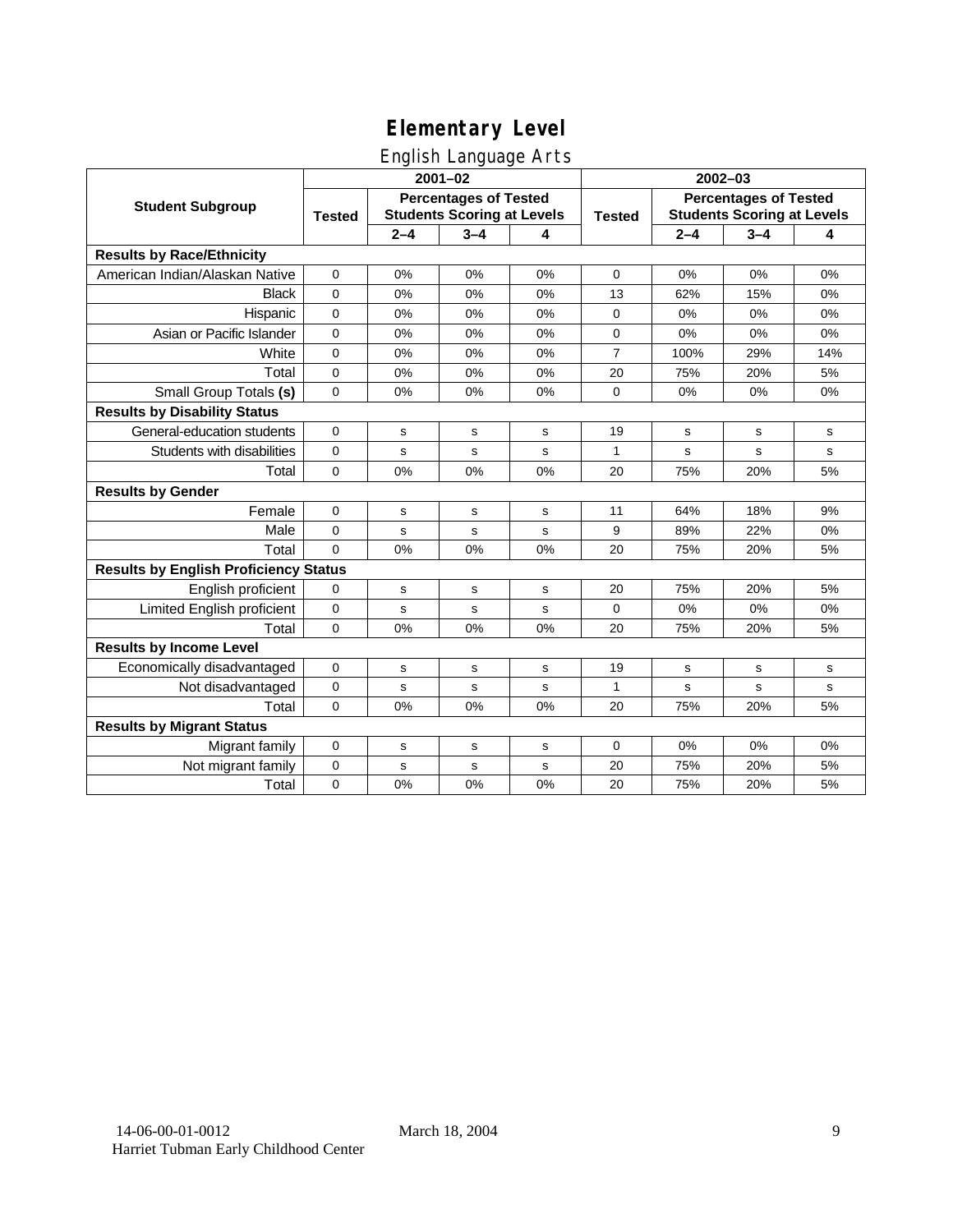### Mathematics

|                                              | $2001 - 02$                                                                        |         |         |               | $2002 - 03$                                                       |         |         |     |
|----------------------------------------------|------------------------------------------------------------------------------------|---------|---------|---------------|-------------------------------------------------------------------|---------|---------|-----|
| <b>Student Subgroup</b>                      | <b>Percentages of Tested</b><br><b>Students Scoring at Levels</b><br><b>Tested</b> |         |         | <b>Tested</b> | <b>Percentages of Tested</b><br><b>Students Scoring at Levels</b> |         |         |     |
|                                              |                                                                                    | $2 - 4$ | $3 - 4$ | 4             |                                                                   | $2 - 4$ | $3 - 4$ | 4   |
| <b>Results by Race/Ethnicity</b>             |                                                                                    |         |         |               |                                                                   |         |         |     |
| American Indian/Alaskan Native               | $\Omega$                                                                           | 0%      | 0%      | 0%            | $\Omega$                                                          | 0%      | $0\%$   | 0%  |
| <b>Black</b>                                 | $\Omega$                                                                           | $0\%$   | 0%      | 0%            | 13                                                                | 92%     | 38%     | 0%  |
| Hispanic                                     | $\Omega$                                                                           | 0%      | 0%      | 0%            | $\Omega$                                                          | 0%      | 0%      | 0%  |
| Asian or Pacific Islander                    | 0                                                                                  | 0%      | 0%      | 0%            | $\mathbf 0$                                                       | 0%      | 0%      | 0%  |
| White                                        | 0                                                                                  | 0%      | 0%      | 0%            | 6                                                                 | 100%    | 67%     | 17% |
| Total                                        | 0                                                                                  | 0%      | 0%      | 0%            | 19                                                                | 95%     | 47%     | 5%  |
| Small Group Totals (s)                       | $\Omega$                                                                           | 0%      | 0%      | 0%            | $\Omega$                                                          | 0%      | 0%      | 0%  |
| <b>Results by Disability Status</b>          |                                                                                    |         |         |               |                                                                   |         |         |     |
| General-education students                   | $\Omega$                                                                           | s       | s       | s             | 18                                                                | s       | s       | s   |
| Students with disabilities                   | 0                                                                                  | s       | s       | s             | 1                                                                 | s       | s       | s   |
| Total                                        | $\mathbf 0$                                                                        | 0%      | 0%      | 0%            | 19                                                                | 95%     | 47%     | 5%  |
| <b>Results by Gender</b>                     |                                                                                    |         |         |               |                                                                   |         |         |     |
| Female                                       | $\Omega$                                                                           | s       | s       | s             | 10                                                                | 90%     | 30%     | 10% |
| Male                                         | 0                                                                                  | s       | s       | s             | 9                                                                 | 100%    | 67%     | 0%  |
| Total                                        | $\Omega$                                                                           | 0%      | 0%      | 0%            | 19                                                                | 95%     | 47%     | 5%  |
| <b>Results by English Proficiency Status</b> |                                                                                    |         |         |               |                                                                   |         |         |     |
| English proficient                           | 0                                                                                  | s       | s       | s             | 19                                                                | 95%     | 47%     | 5%  |
| Limited English proficient                   | 0                                                                                  | s       | s       | s             | $\Omega$                                                          | 0%      | 0%      | 0%  |
| Total                                        | $\Omega$                                                                           | 0%      | 0%      | 0%            | 19                                                                | 95%     | 47%     | 5%  |
| <b>Results by Income Level</b>               |                                                                                    |         |         |               |                                                                   |         |         |     |
| Economically disadvantaged                   | 0                                                                                  | s       | s       | s             | 18                                                                | s       | s       | s   |
| Not disadvantaged                            | 0                                                                                  | s       | s       | s             | 1                                                                 | s       | s       | s   |
| Total                                        | $\Omega$                                                                           | 0%      | 0%      | 0%            | 19                                                                | 95%     | 47%     | 5%  |
| <b>Results by Migrant Status</b>             |                                                                                    |         |         |               |                                                                   |         |         |     |
| Migrant family                               | 0                                                                                  | s       | s       | s             | $\mathbf 0$                                                       | 0%      | $0\%$   | 0%  |
| Not migrant family                           | 0                                                                                  | s       | s       | s             | 19                                                                | 95%     | 47%     | 5%  |
| Total                                        | 0                                                                                  | 0%      | 0%      | 0%            | 19                                                                | 95%     | 47%     | 5%  |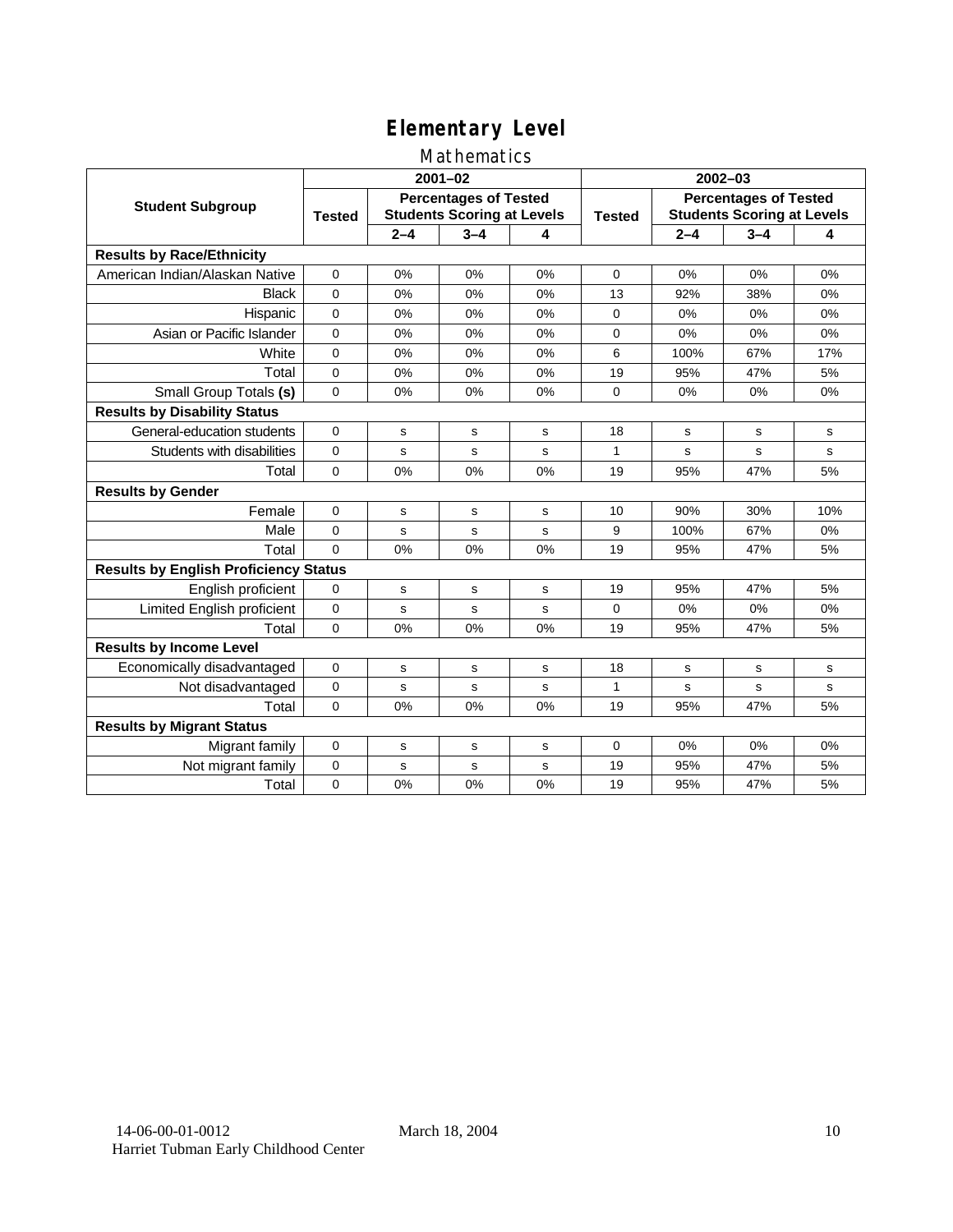### Science Multiple-Choice

|                                              | $2001 - 02$   |                                                                                              | 2002-03       |                                                                                       |  |  |  |
|----------------------------------------------|---------------|----------------------------------------------------------------------------------------------|---------------|---------------------------------------------------------------------------------------|--|--|--|
| <b>Student Subgroup</b>                      | <b>Tested</b> | <b>Percentages of</b><br><b>Tested</b><br><b>Students</b><br><b>Scoring above</b><br>the SDL | <b>Tested</b> | Percentages of<br><b>Tested</b><br><b>Students</b><br><b>Scoring above</b><br>the SDL |  |  |  |
| <b>Results by Race/Ethnicity</b>             |               |                                                                                              |               |                                                                                       |  |  |  |
| American Indian/Alaskan Native               | 0             | 0%                                                                                           | $\mathbf 0$   | 0%                                                                                    |  |  |  |
| <b>Black</b>                                 | $\Omega$      | 0%                                                                                           | 13            | 8%                                                                                    |  |  |  |
| Hispanic                                     | $\mathbf 0$   | 0%                                                                                           | $\mathbf 0$   | 0%                                                                                    |  |  |  |
| Asian or Pacific Islander                    | $\mathbf 0$   | 0%                                                                                           | $\Omega$      | 0%                                                                                    |  |  |  |
| White                                        | 0             | 0%                                                                                           | 6             | 50%                                                                                   |  |  |  |
| Total                                        | $\mathbf 0$   | 0%                                                                                           | 19            | 21%                                                                                   |  |  |  |
| Small Group Totals (s)                       | $\mathbf 0$   | 0%                                                                                           | $\mathbf 0$   | 0%                                                                                    |  |  |  |
| <b>Results by Disability Status</b>          |               |                                                                                              |               |                                                                                       |  |  |  |
| General-education students                   | $\mathbf 0$   | s                                                                                            | 18            | ${\tt s}$                                                                             |  |  |  |
| Students with disabilities                   | $\mathbf 0$   | s                                                                                            | $\mathbf{1}$  | s                                                                                     |  |  |  |
| Total                                        | $\Omega$      | 0%                                                                                           | 19            | 21%                                                                                   |  |  |  |
| <b>Results by Gender</b>                     |               |                                                                                              |               |                                                                                       |  |  |  |
| Female                                       | $\Omega$      | s                                                                                            | 10            | 20%                                                                                   |  |  |  |
| Male                                         | $\mathbf 0$   | s                                                                                            | 9             | 22%                                                                                   |  |  |  |
| Total                                        | $\Omega$      | 0%                                                                                           | 19            | 21%                                                                                   |  |  |  |
| <b>Results by English Proficiency Status</b> |               |                                                                                              |               |                                                                                       |  |  |  |
| English proficient                           | $\mathbf 0$   | s                                                                                            | 19            | 21%                                                                                   |  |  |  |
| Limited English proficient                   | $\mathbf 0$   | s                                                                                            | $\mathbf 0$   | 0%                                                                                    |  |  |  |
| Total                                        | 0             | 0%                                                                                           | 19            | 21%                                                                                   |  |  |  |
| <b>Results by Income Level</b>               |               |                                                                                              |               |                                                                                       |  |  |  |
| Economically disadvantaged                   | $\mathbf 0$   | s                                                                                            | 18            | s                                                                                     |  |  |  |
| Not disadvantaged                            | $\Omega$      | s                                                                                            | 1             | s                                                                                     |  |  |  |
| Total                                        | $\Omega$      | 0%                                                                                           | 19            | 21%                                                                                   |  |  |  |
| <b>Results by Migrant Status</b>             |               |                                                                                              |               |                                                                                       |  |  |  |
| Migrant family                               | $\mathbf 0$   | s                                                                                            | 0             | 0%                                                                                    |  |  |  |
| Not migrant family                           | 0             | s                                                                                            | 19            | 21%                                                                                   |  |  |  |
| Total                                        | $\mathbf 0$   | 0%                                                                                           | 19            | 21%                                                                                   |  |  |  |